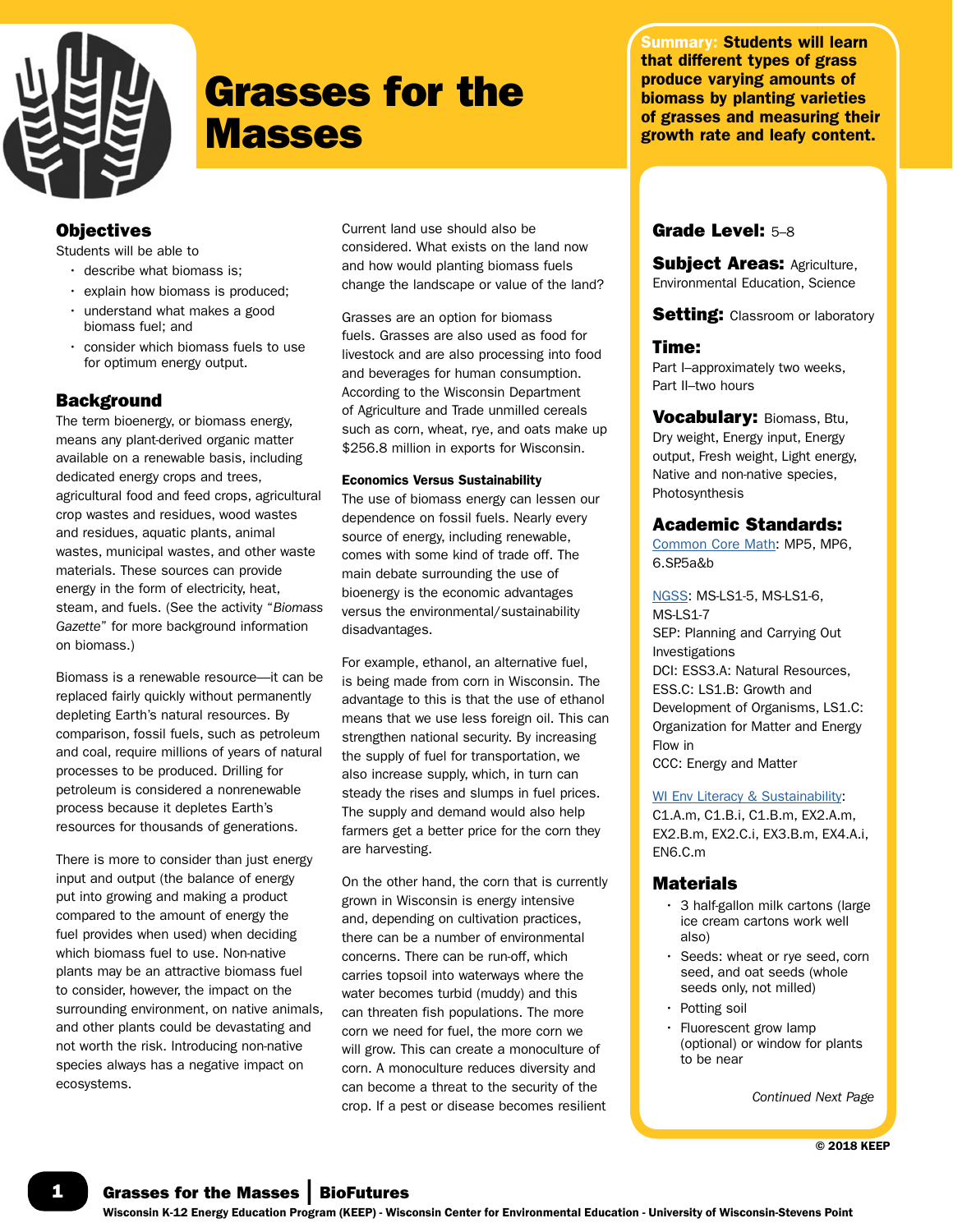- Copies of *Plant Growth and Development Chart*
- Scale (balance or kitchen)
- Copies of *Weight Chart*
- Dehydrator or oven

#### Resources:

*Biomass Resources Center* [www.biomasscenter.org/](http://www.biomasscenter.org/)

*Pellet Fuels Institute* [www.pelletheat.org](http://www.pelletheat.org)

# *United States Department of Energy* [www.energy.gov/science-innovation/](http://www.energy.gov/science-innovation/energy-sources/renewable-energy/bioenergy) [energy-sources/renewable-energy/](http://www.energy.gov/science-innovation/energy-sources/renewable-energy/bioenergy)

# [bioenergy](http://www.energy.gov/science-innovation/energy-sources/renewable-energy/bioenergy)

# Related KEEP Activities:

"Corn in Your Car"–*BioFutures.*  "BioFuel Beliefs"–*BioFutures*

# Credits:

Adapted with permission from the Department of Energy's National Renewable Energy Laboratory. "Activity 9: Which Grass Produces More Biomass" p. 61 in Renewable Energy Activities–Choices for Tomorrow: Teacher's *Activity Guide* for Middle Level Grades 6-8. Golden, CO. Used with permission. All rights reserved.

to protective measures, a whole crop can be lost, which would mean the loss of not only a source of fuel but a source of food as well.

#### Procedure **Orientation**

Ask students how they feel if they do not eat. Do they feel tired? How do they feel after they eat? Do they have more energy? Tell students when we eat our bodies use the energy stored in food to keep our bodies functioning.

Once students have determined that plants do indeed contain energy, ask them if they think plants could replace fossil fuels such as oil, natural gas, or coal. What plants do the students think contain the most energy? The larger, more dense plants probably have the most energy due to their mass.

Now ask the students how humans can get the energy from the plants. Some possibilities include eating the plants and burning the plants, which are both correct answers.

Explain the term biomass to your students and ask if any of them have a fireplace, wood stove, or pellet stove in their home. Discuss the fuels that are burned in fireplaces and distinguish between wood and wood pellets. There may be other fuels that students' families burn as well. Brainstorm why different fuels exist and what the differences may be between one fuel source and another. Discuss why some people may choose one fuel over another. Possibilities include size, mass, ease of use, availability, amount of heat produced, cost, etc.

#### **Steps**

Part I

1. Divide the class into groups. Provide each group with planting material and provide the class with the following instructions. Cut the milk cartons in half and fill them with potting soil.

- 2. Plant the same number of seeds in each milk carton and keep the soil moist. Plant different varieties of seeds in separate milk cartons. Plants will take approximately two weeks to grow (leave an extra week to be sure that the plants have plenty of time to grow).
- 3. Keep track of growth rates in the *Plant Growth and Development Chart*. If one of the days falls on a weekend, feel free to change the measuring schedule. Make sure to measure each species of plant on the same day.

#### **Steps**

Part II

- 1. After the plants have grown for the same amount of time (14 days or longer), pull them out of the soil by the roots.
- 2. Wash off all of the dirt on the plants and dry them with a paper towel.
- 3. Weigh the plants and record the data in the *Weight Chart*.
- 4. Place the grasses on separate pieces of paper and let them dry out. You can use a dehydrator or an oven to speed up the process.
- **5.** Weigh the dry plants and record the data in the *Weight Chart.* Ask the students which plant has the most mass and discuss why it has the most mass.
- 6. Ask students to form a hypothesis on the relationship between the mass of the plant and the amount of energy that the plant contains. NOTE: There is a direct correlation between the dried mass of the plant and the amount of energy it will produce.
- **7.** Take the grasses that were grown in this activity and burn the same weight of each variety to discover which grass possesses the most energy (the one that burns the longest or produces the most heat). Answer these questions: Was their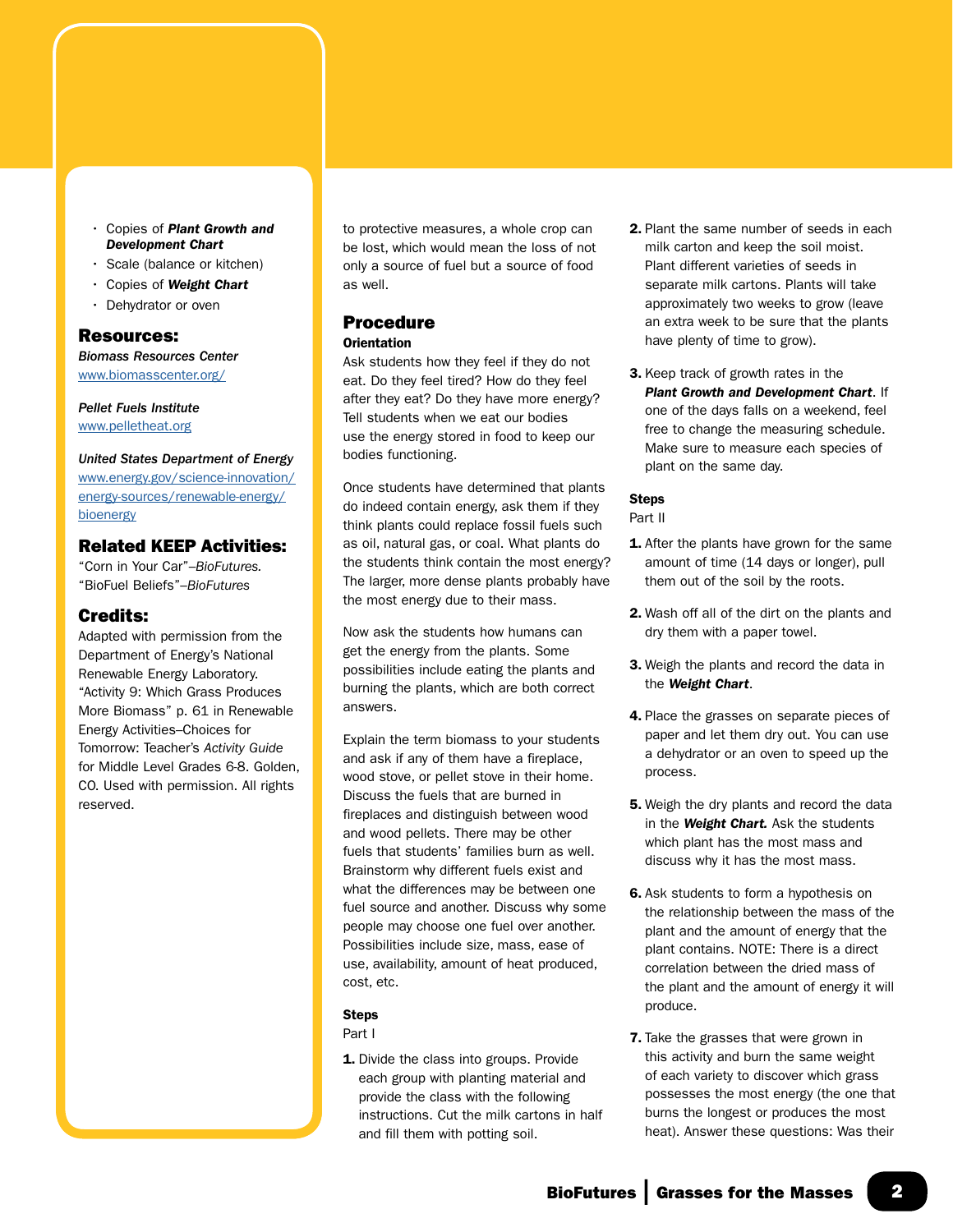$\overline{\textbf{G}}$  Grasses for the Masses | BioFutures















hypothesis correct? Would the plants hold more energy if they

were allowed to mature? Do other types of grasses (or plants) produce more biomass?

### **Closure**

Have students discuss the pros and cons to using agricultural crops such as wheat and oats as a source of energy. Consider using the Viewpoints Chart from the activity "*BioFuel Beliefs.*"

# Assessment

# Formative

- How well did the students conduct their experiments?
- Did the students use the scale and fill out their charts correctly?
- Can they make a conclusion as to what plant would work best for a biomass fuel and explain why?

# **Summative**

Invite a guest speaker who uses biomass at home or in a business to present to the class. A list of guest speakers can be found on the KEEP Web site at [www.keepprogram.org.](http://www.keepprogram.org) Have each student prepare at least one question for your visitor. Also, have your students discuss their class experiment with the speaker. Make sure to ask the speaker why he/she chose the fuel he/she did.

# Extensions

Have each student bring in a different plant seed and their own milk carton. Each student will be responsible for caring for their own plant species. Have each student graph the growth of their plant every two days. Have two or more students grow the same plant to see if their plants grow at the same rate. Possibly put the same plant species in different areas of the classroom to expose them to different growing conditions. Decide as a class whether the plants they brought in are native to the area and whether they would make a good fuel source for Wisconsin.

Have students research what biomass fuels are suitable to be grown in Wisconsin and whether they are native. Give them a map of Wisconsin and ask them to draw or color the areas of the state where that particular biomass fuel source grows. Ask them to compare Wisconsin's biomass fuel sources to other states and other countries. Where do the most biomass fuel plants grow and why? Are countries taking full advantage of the use of biomass fuels? Do the students think this type of alternative fuel source will grow and become more widely used? Are they (or their families) willing to use it in their homes or in their cars?